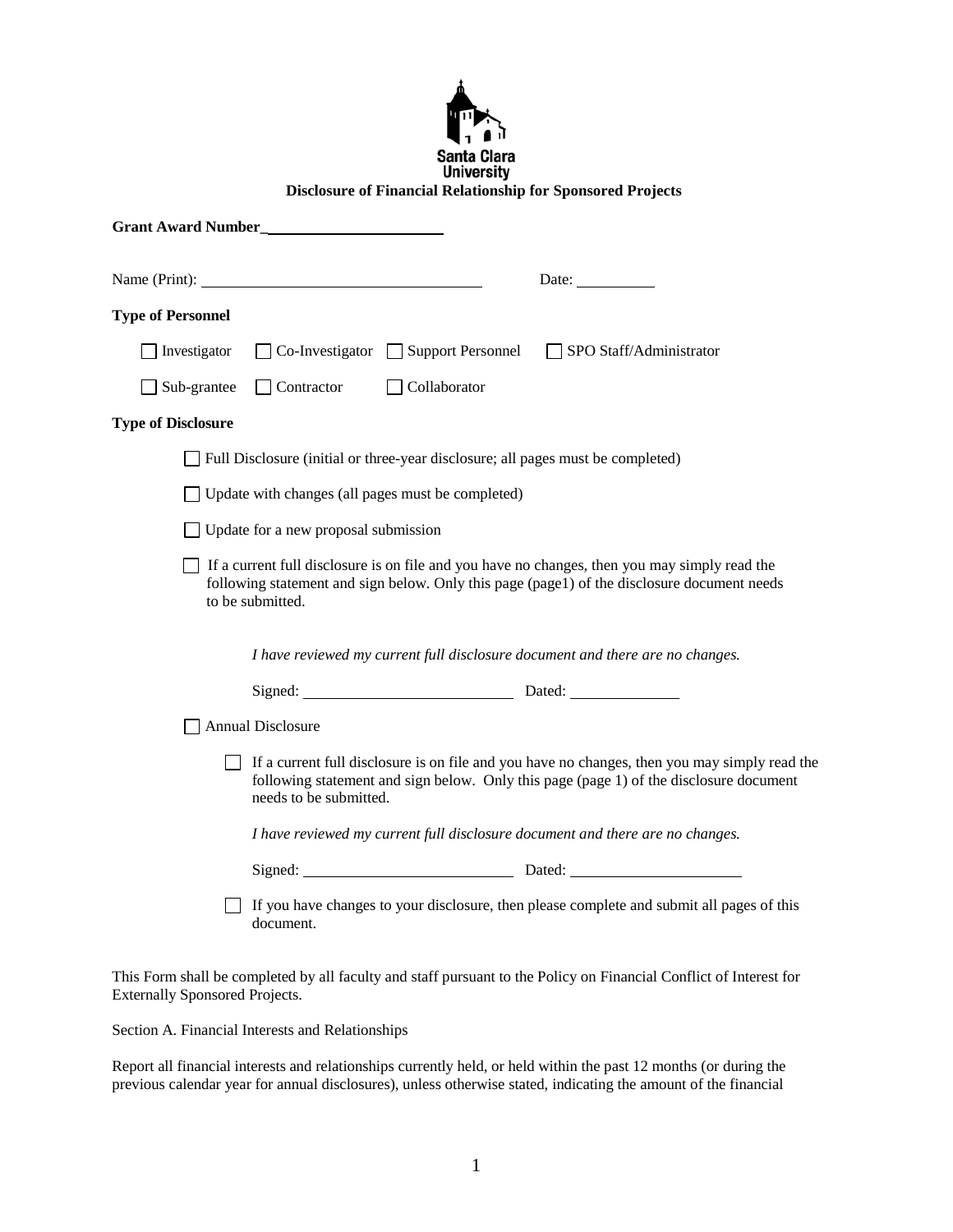interest or relationship and the entity or organization. This form must be updated with 30 days of acquiring any new or additional financial interests or relationships.

1. Payment for Services. Any and all salaries and other payments for services (e.g., consulting fees, honoraria, study design, management position, independent contractor, service on advisory committees or review panels of for-profit entities, board membership of for-profit entities, seminars, lectures or teaching engagements for for-profit entities), when totaled together exceeded \$5,000 during the previous 12 months or are expected to exceed \$5,000 over the next 12 months.

 $\Box$  Yes  $\Box$  No

If Yes, note amount with explanation of source:

2. Equity (Ownership) Interests. Any and all equity interests or ownership interests (e.g., stock, stock options, partner) in entities related to the research activity that when totaled together exceed \$5,000 in value or any equity ownership interest. EXCLUDES INTERESTS IN DIVERSIFIED MUTUAL FUNDS.

 $\Box$  Yes  $\Box$  No

If Yes, note amount with explanation of source:

3. Other Financial Interests or Relationships. Any and all loans, payments, gifts, in-kind contributions or similar financial interests or relationships with research related entities.

 $\Box$  Yes  $\Box$  No

If Yes, note amount with explanation of source:

4. Incentives. If involved in any research activity will you receive any money, gift or anything of monetary value above and beyond the actual costs of enrollment, conduct of the research, and reporting on the results, including, but not limited to, finders fees, referral fees, recruitment bonuses, an enrollment bonus for reaching an accrual goal or similar types of payments?

 $\Box$  Yes  $\Box$  No

If Yes, note amount with explanation of source:

5. Other. Any other interests or relationships (including volunteer services) that might constitute a conflict of interest or an appearance of conflict of interest in connection with the research project.

 $\Box$  Yes  $\Box$  No

 $\mathsf{L}$ 

If Yes, note amount with explanation of source:

Section B. Declaration

I, my spouse and/or my dependent children **have** a significant financial interest with an entity (or its affiliate) that is providing funds or other support for any research and/or education project, or that may be affected by the research and/or education project as noted in Section A above.

 $\Box$ I, my spouse and/or my dependent children **do not have** a significant financial interest with an entity (or its affiliate) that is providing funds or other support for any research and/or education project, or that may be affected by the research and/or education project.